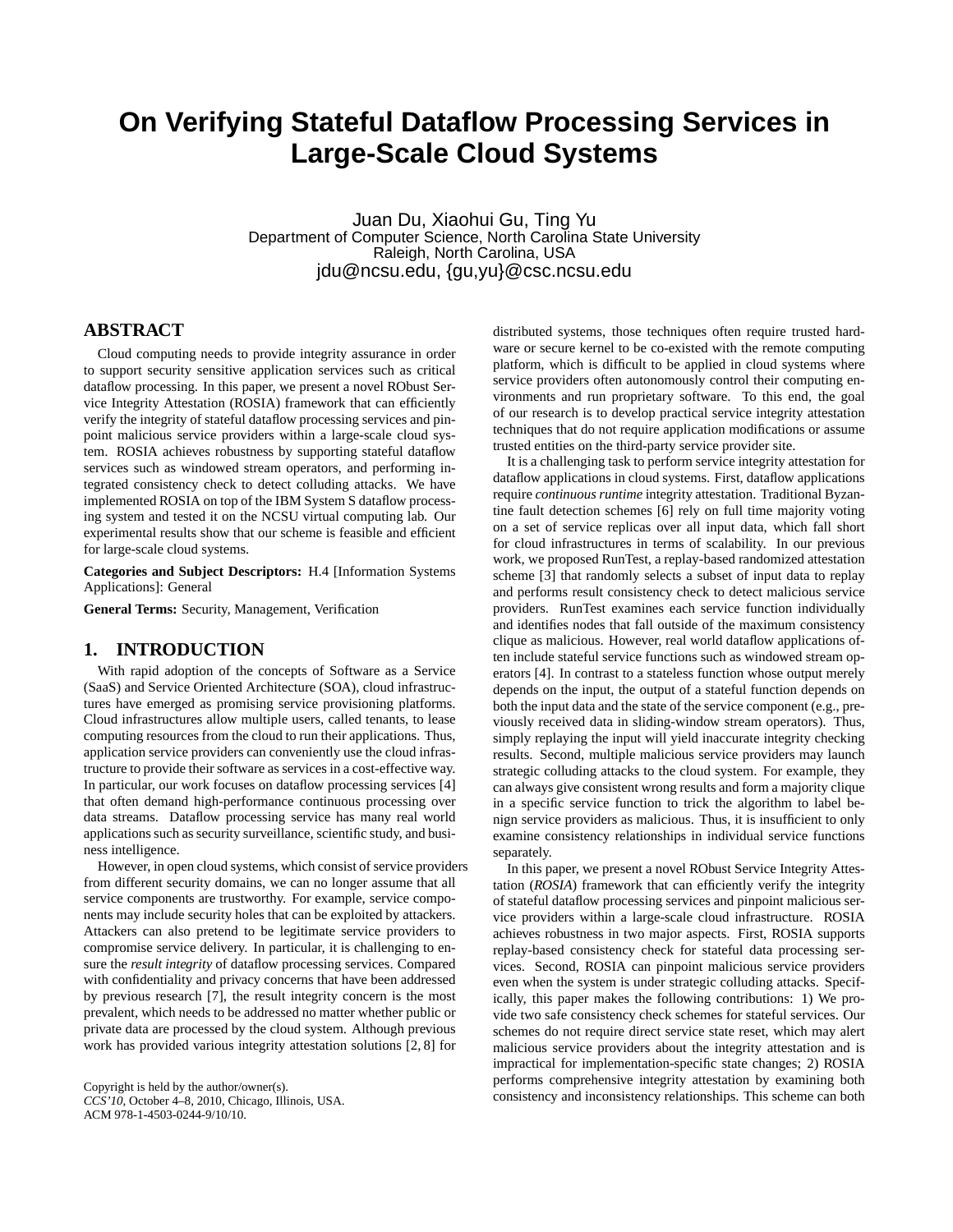

**Figure 1: Multi-tenant cloud infrastructure.**

achieve higher attack detection accuracy and limit the scope of the damage caused by colluding attackers; and 3) We have implemented the ROSIA system on top of the IBM System S stream processing system [4] and tested it on the NCSU virtual computing lab (VCL) [1]. Our experiment results show that ROSIA can efficiently verify the integrity of stateful dataflow applications while imposing low overhead to the cloud system.

#### **2. SYSTEM MODEL AND ASSUMPTIONS**

We now introduce the multi-tenant cloud system, illustrated by Figure 1. Each service provider  $p_i$  can lease a set of virtual machines (VMs) from the cloud system to provide one or more service components. A service component  $s_i$  is a self-contained software unit providing a certain service function  $f_i$ . Users can access the services by making a request through some portal node, who composes composite services from different service components according to the user's function specification [5]. The portal node accepts input data tuples  $d_i$  from the user, forwards to different service components for processing, and delivers final results to the user. A service function may be provided by different service providers.

Our work focuses on detecting service integrity attack to dataflow processing applications where a malicious service component may give untruthful data processing results. We assume that the total number of malicious service components is less than that of benign ones in the entire cloud system. But we do not assume benign service components have to be the majority for each specific service function as in [3]. Attackers could *sporadically collude*, which means an attacker can collude with an arbitrary subset of its colluders at an arbitrary time. Attackers can be *selective cheating*, which means they can misbehave on selective input data and/or on selective subset of service functions. These characteristics require that the detection scheme must be robust and scalable to capture unpredictable and occasional misbehavior.

# **3. DESIGN AND ALGORITHMS**

Our algorithm pinpoints malicious service providers based on the consistency / inconsistency relationships between service providers. It includes three parts: 1) A runtime attestation scheme, called *replay-based consistency check*, to derive the consistency / inconsistency relationships between functionally equivalent service providers; 2) *Consistency graph* and *inconsistency graph* models to aggregate attestation results; and 3) A pinpointing algorithm that takes the attestation graphs as input and outputs malicious service providers.

**Replay-based Consistency Check.** The basic idea is to feed the same input data into functionally equivalent service components and compare output results to find out consistency/inconsistency relationships between service providers. Two service providers

have consistency relationship if they always give consistent output results on all input data, or have inconsistency relationship if they give inconsistent outputs on at least one input data. Result consistency is defined as either result equality, or the distance between the results according to some distance function falling within a threshold. Note that we perform integrity attestation by replaying a subset of original input data at a later time. Thus, the malicious attackers cannot avoid the risk of being detected when they produce false results on the original data.

For stateless functions, given the same input data, two benign service providers will always return consistent output results. However, it is challenging to perform replay-based consistency check on stateful functions, such as windowed aggregation and join [4]. Even if the same input data is used for attestation, two benign service providers at different states may produce different results. Thus, for stateful functions, both input data and the states have to be replayed. We propose two methods to attest stateful functions. One method is called *indirect state recovery*, which relies on replaying a sequence of historic input data to indirectly bring back the state. For sliding-window stream operators, we record the data tuples sent to one service provider and resend them to another service provider to form the exact same window. The other method is called *difference check*, which derives consistency relationship between two stateful service components by comparing result difference produced by two consecutive input data. For example, the state can be a counter to to count the number of received tuples. Even though the counters of two service components may have different values, they both will increase by one when accepting a new input data.

In this paper, we focus on window-based stateful service functions, which is adopted by IBM System S [4]. We adopt a masterslave mechanism for data attestation. For each function, the portal randomly designates a service provider as the master and the rest as slaves. The portal sends all the data to the master service provider and sends only attestation data to the slave service providers. Specifically, the portal duplicates a data tuple  $d_i$  with a probability  $P_{dup}$ , and buffers a window size w of continuous tuples  $d_i, d_{i-1}, \ldots, d_{i-w+1}$ , which serve as the state on the master service provider. After the portal receives the processing result of  $d_i$  from the master, it sends the buffered window to a randomly selected subset of slave service providers. Results from the master and the slave service providers can then be compared to derive the consistency / inconsistency relationships.

**Attestation Graph Model.** Consistency/inconsistency relationships are stored in graphs for further analysis. For each service function, we maintain a consistency graph, which is an undirected graph, with all the attested service providers that provide the same service function as the vertex set and consistency relationship as the edges, as shown in Figure 2. Note that two service providers that are consistent in one function may be inconsistent in another function. Consistency graphs alone cannot efficiently reflect the relationship between service providers. Thus, we also maintain a global inconsistency graph, with all the service providers in the system as the vertex set and inconsistency relationship as the edges, as shown in Figure 3. The graphs reflect the consistency/inconsistency relationships across multiple service providers over time.

**Pinpointing Malicious Service Providers.** We leverage both per-function consistency graphs and global inconsistency graph to pinpoint malicious service providers. With consistency graphs, we adopt the method proposed in our previous work [3]. The intuition is that benign service providers always give the same correct results, thus can form a clique in the consistency graph. If the number of benign service providers is larger than that of malicious ones,